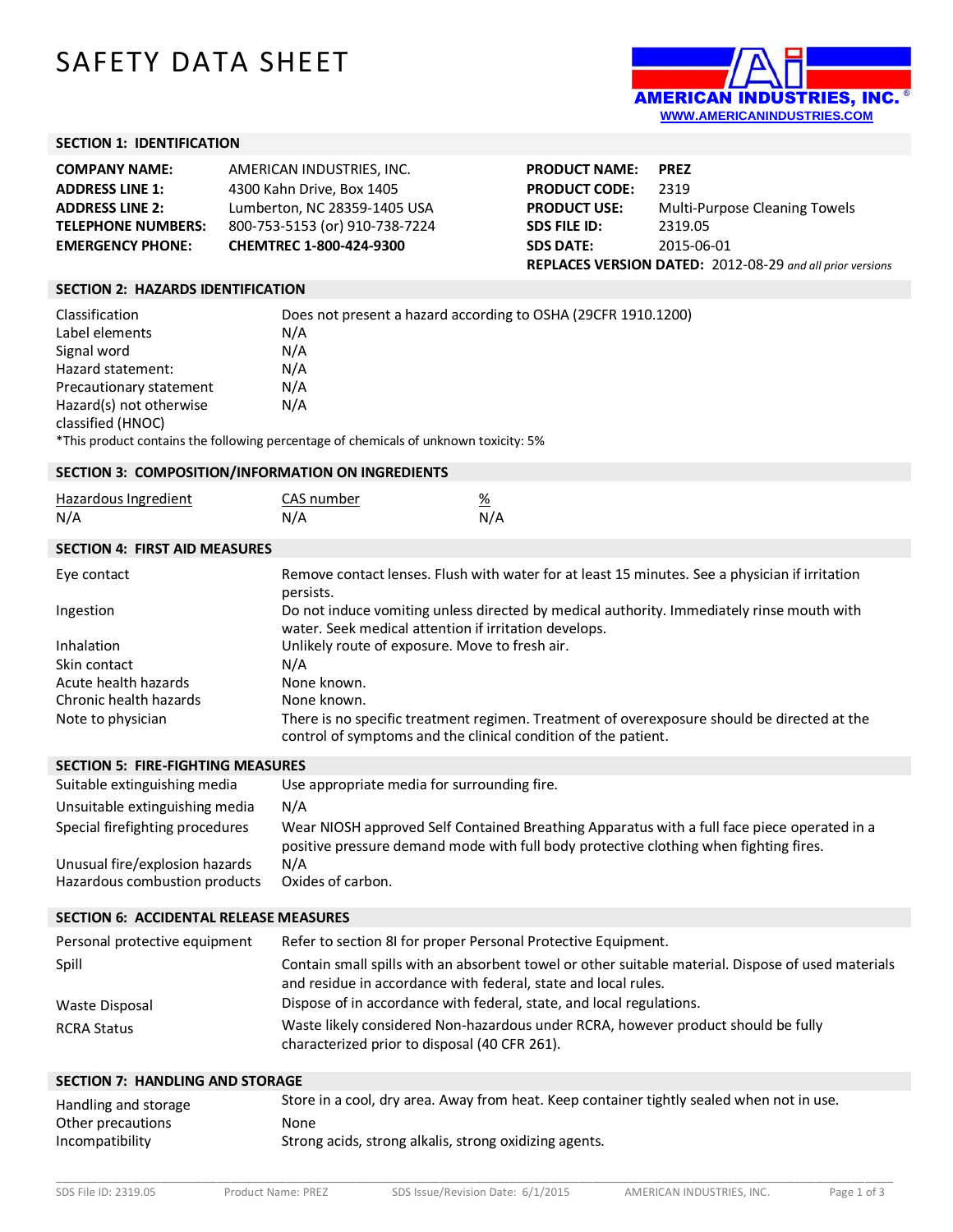# **SECTION 8: EXPOSURE CONTROLS/PERSONAL PROTECTION**

| Hazardous ingredient:         | N/A            | OSHA PEL: N/A ACGIH TLV: N/A |  |
|-------------------------------|----------------|------------------------------|--|
| Engineering controls          | N/A            |                              |  |
| Respiratory protection        | None           |                              |  |
| Personal protective equipment | Safety glasses |                              |  |
| <b>Additional measures</b>    | None.          |                              |  |

# **SECTION 9: PHYSICAL AND CHEMICAL PROPERTIES**

| Appearance                | Premoistened wipe                                           |
|---------------------------|-------------------------------------------------------------|
| Odor                      | Citrus scent.                                               |
| Odor threshold            | N/A                                                         |
| Boiling point             | Not determined                                              |
| Freezing point            | No data available                                           |
| Flammability (solid, gas) | Not considered a flammable liquid by OSHA (29CFR 1910.1200) |
| Flash point               | Not determined                                              |
| Auto-ignition temperature | Not determined                                              |
| Vapor pressure (mmHg)     | Not determined                                              |
| Evaporation rate          | ${<}1$                                                      |
| Specific gravity (H20=1)  | 1.00                                                        |
| рH                        | Not determined                                              |
| Solids (%)                | Not determined                                              |
| Solubility in water       | 100% (tested on liquid component)                           |
| Partition coefficient:    | Not determined                                              |
| VOC content               | 0%                                                          |
| Dielectric strength       | N/A                                                         |
| Decomposition temperature | Not determined                                              |
| Viscosity                 | N/A                                                         |

# **SECTION 10: STABILITY AND REACTIVITY**

| Reactivity                                             | Nitrogenous acids, and other compounds with reactive nitrate groups.        |
|--------------------------------------------------------|-----------------------------------------------------------------------------|
| Chemical stability                                     | Stable.                                                                     |
| Conditions to avoid                                    | Excessive heat.                                                             |
| Incompatibility<br>Hazardous decomposition<br>products | Strong acids, strong alkalis, strong oxidizing agents.<br>Oxides of carbon. |
| Possible hazardous reactions                           | None known                                                                  |

# **SECTION 11: TOXICOLOGICAL INFORMATION**

| Toxicological information    | None listed.                                       |
|------------------------------|----------------------------------------------------|
| Routes of entry              | Eyes, ingestion, inhalation, skin                  |
| Eyes                         | May cause irritation.                              |
| Ingestion                    | Causes gastrointestinal irritation.                |
| Inhalation                   | None. Exposure not likely.                         |
| <b>Skin</b>                  | None under normal use                              |
| Medical condition aggravated | None known.                                        |
| Acute health hazards         | None known.                                        |
| Chronic health hazards       | None known.                                        |
| Carcinogenicity:             | OSHA: No, ACGIH: No, NTP: No, IARC: No, OTHER: N/A |

## **SECTION 12: ECOLOGICAL INFORMATION**

| Ecological information   | Not established.                              |
|--------------------------|-----------------------------------------------|
| Biodegradability         | This product is biodegradable                 |
| Bioaccumulation          | This product is not expected to bioaccumulate |
| Soil mobility            | This product is mobile in soil.               |
| Other ecological hazards | None known                                    |